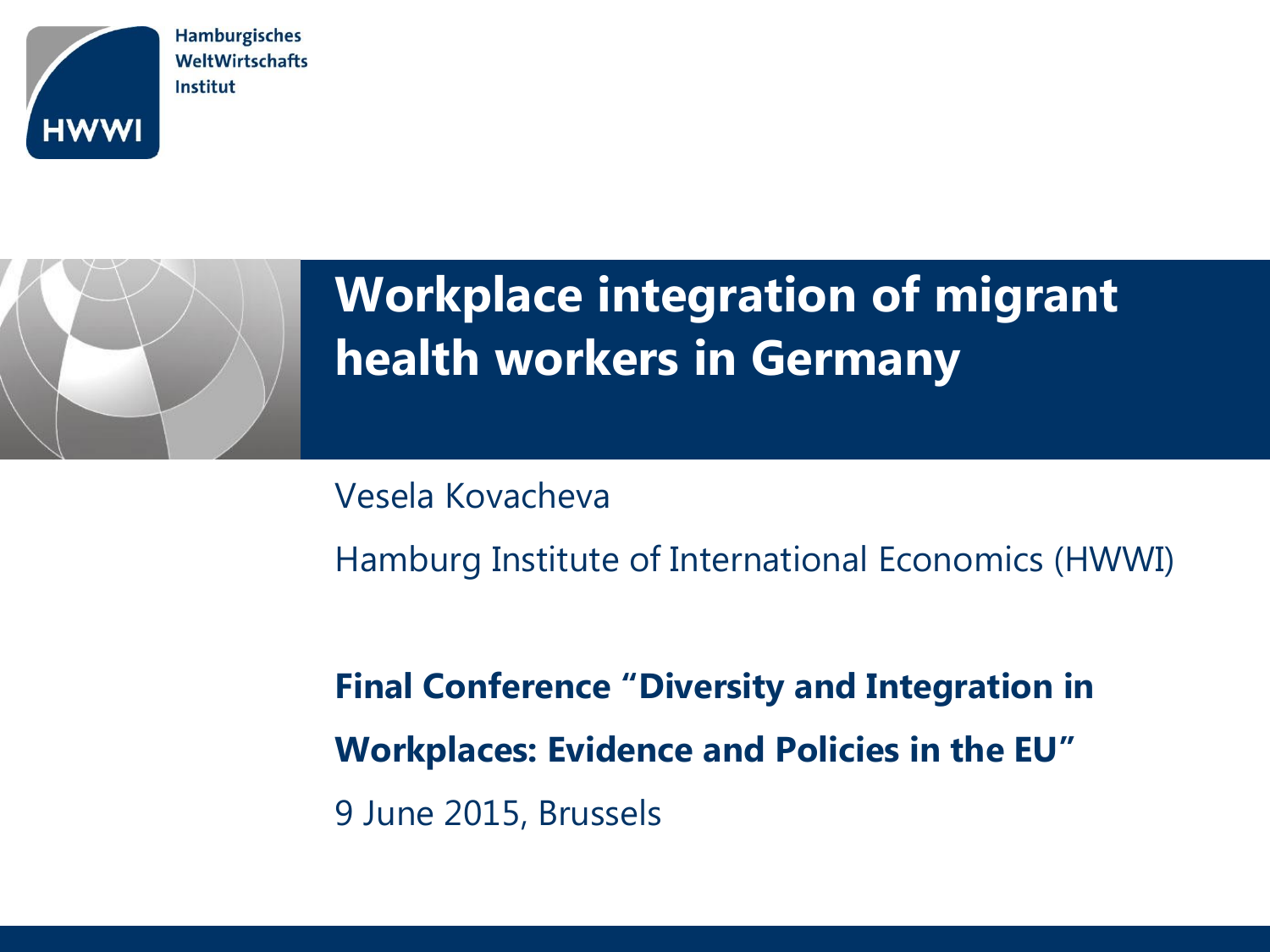### **Outline**

## • **Background**

- The German healthcare sector
- The Hamburg study
- **Results**
- Access to practice the profession
- Access to jobs
- Experiences at the workplace

## • **Policy recommendations**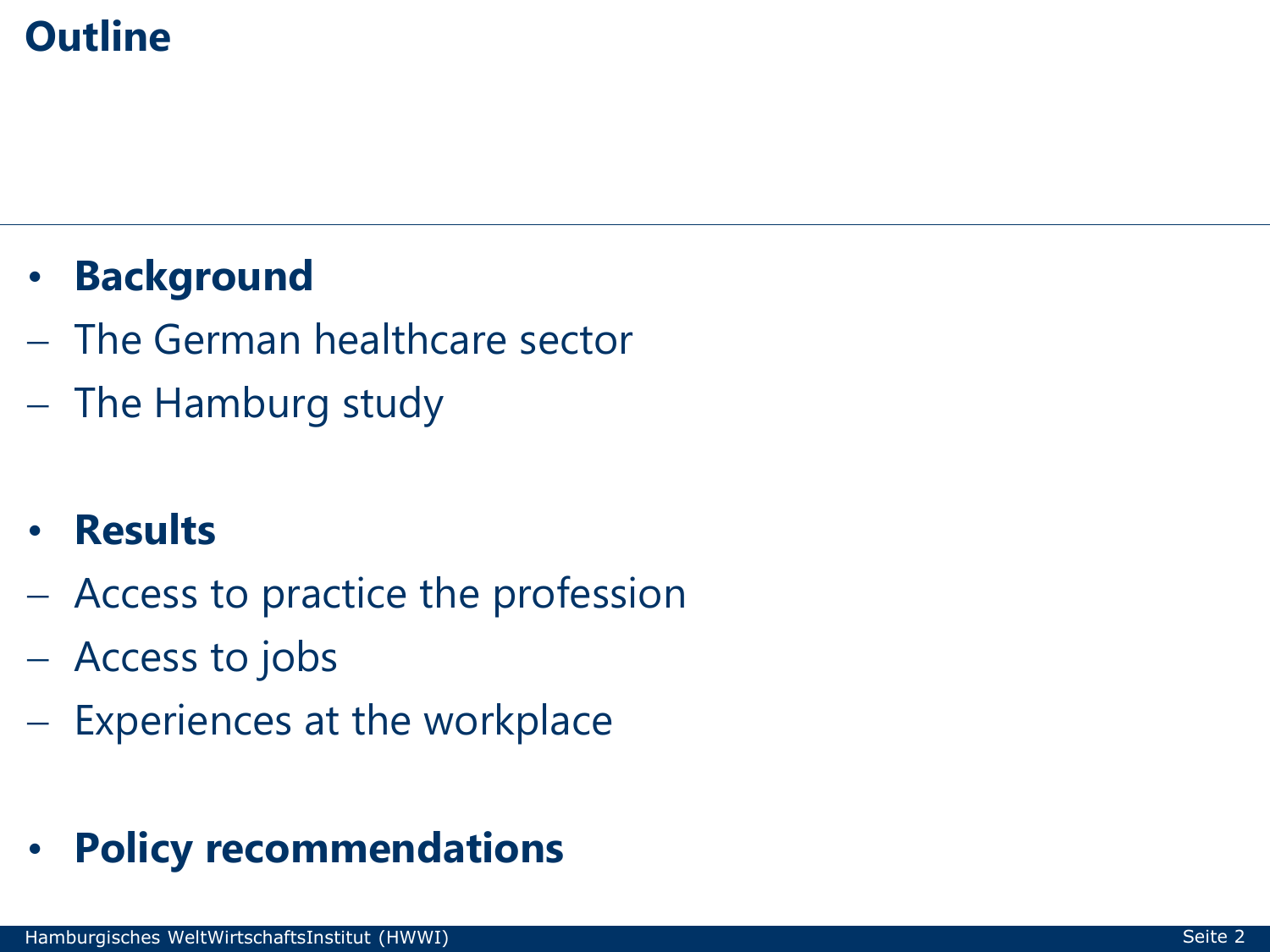#### **Labour shortages in the German healthcare sector in 2014**



Source: Federal Employment Agency 2014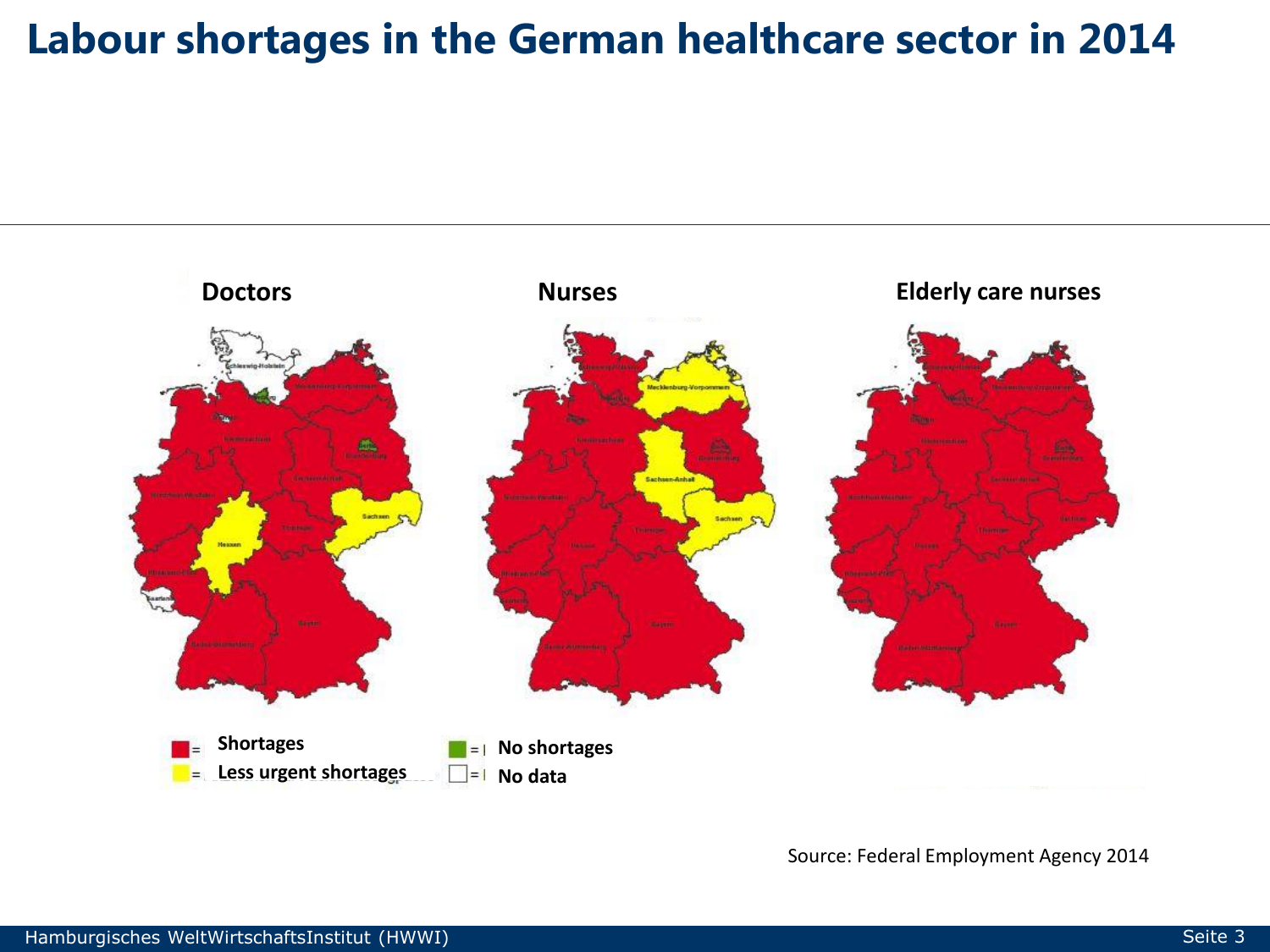## **Migrant workers in the German healthcare sector**

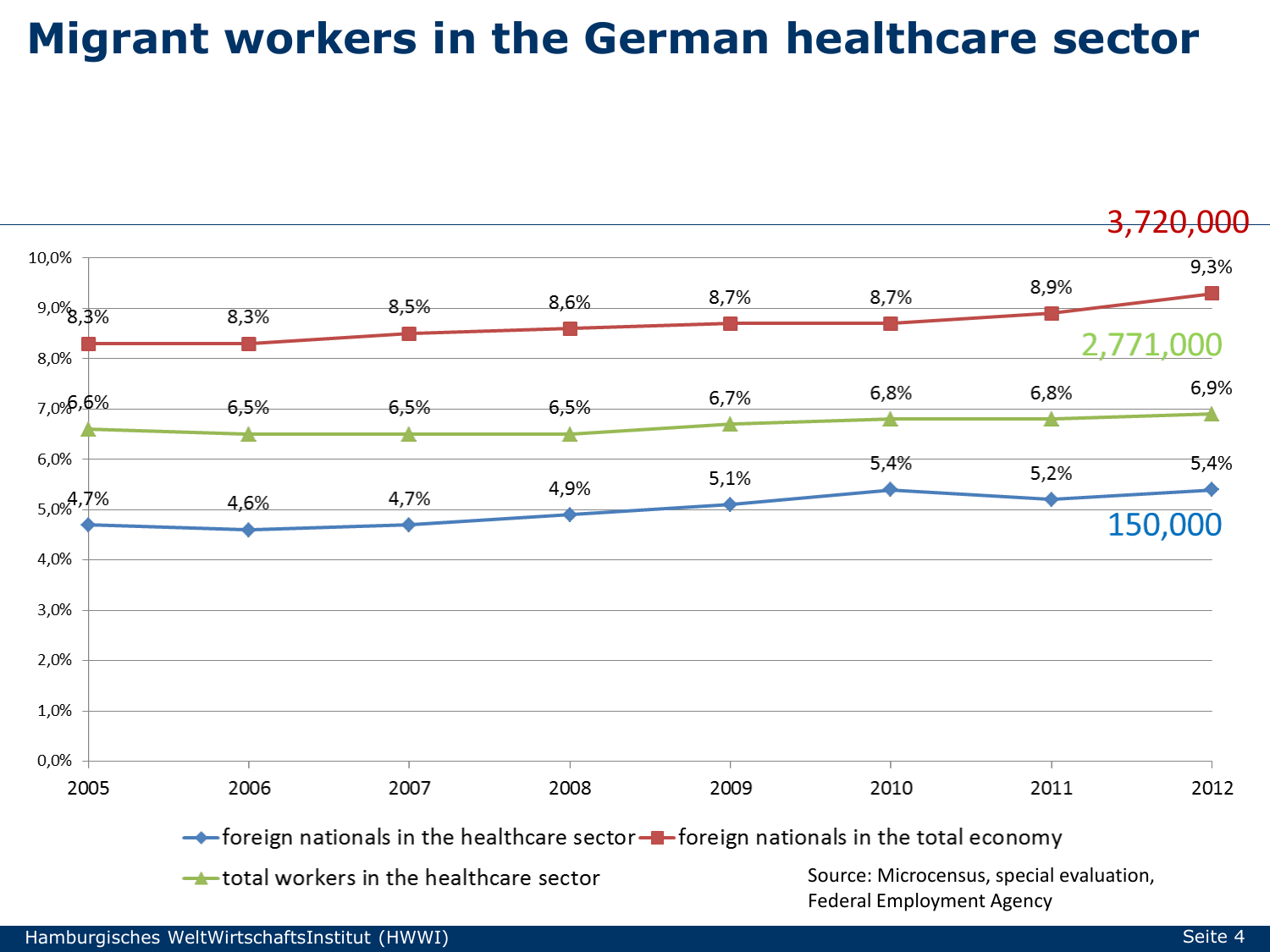### **The Hamburg study**

| <b>Employees</b>            | <b>Public hospital</b> | <b>Private hospital</b> |
|-----------------------------|------------------------|-------------------------|
| Total number of employees   | 9,436                  | 12,802                  |
| Number of foreign nationals | 1,550                  | 890                     |
| Share of foreign nationals  | 16%                    | 7%                      |

- 48 interviews
- Focus on doctors (academic profession) and nurses (non-academic profession)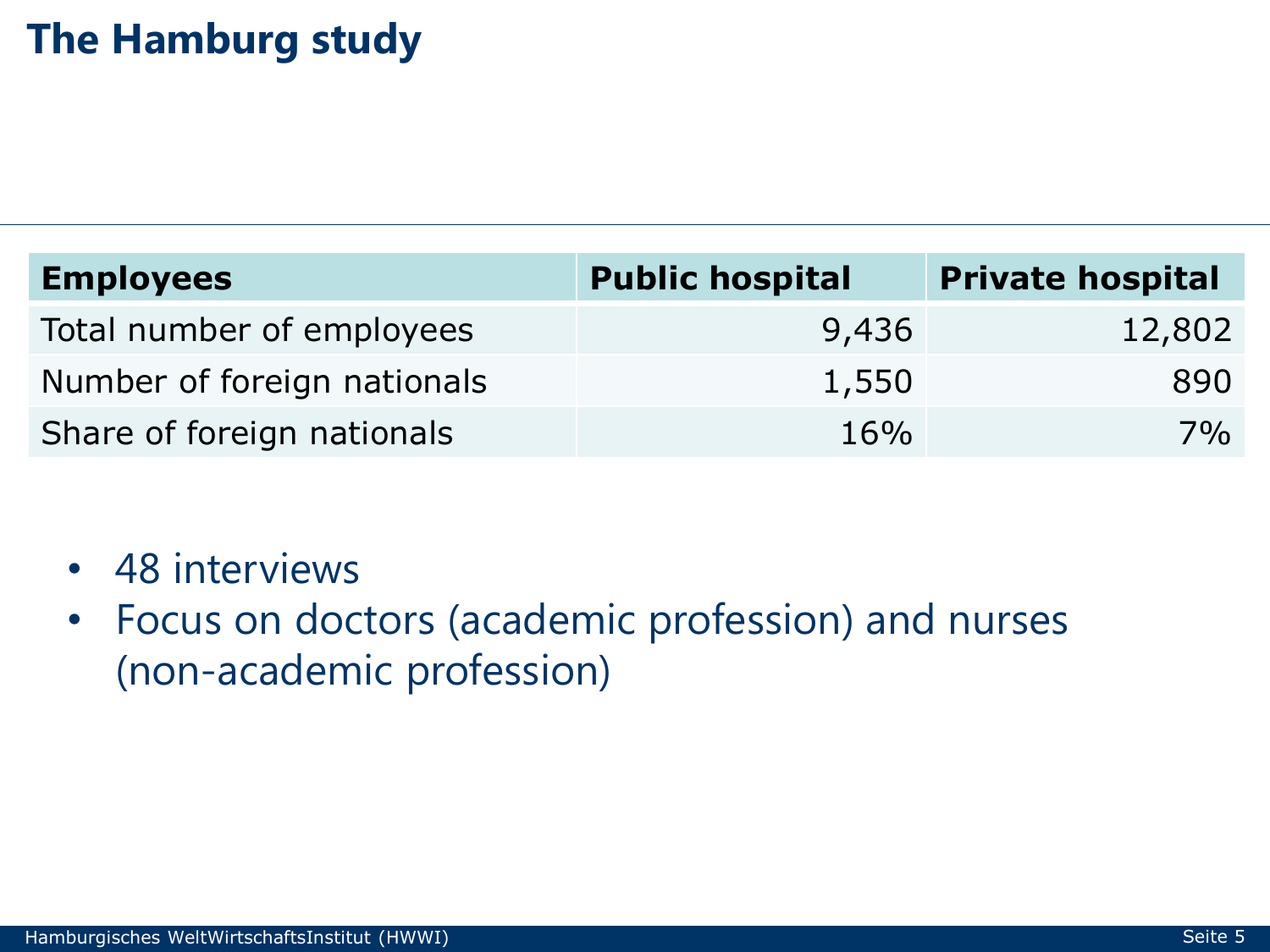#### **RESULTS:**

#### **Workplace integration of migrant health workers**

- **Access to practice the profession**:German admission policies
- Migration policies
- Policies on recognition of professional qualifications
- **Access to jobs in the healthcare sector**:
- Recruitment policies in hospitals

## • **Experiences at the workplace**:

- $-$  In the initial stage of employment
- In the long term perspective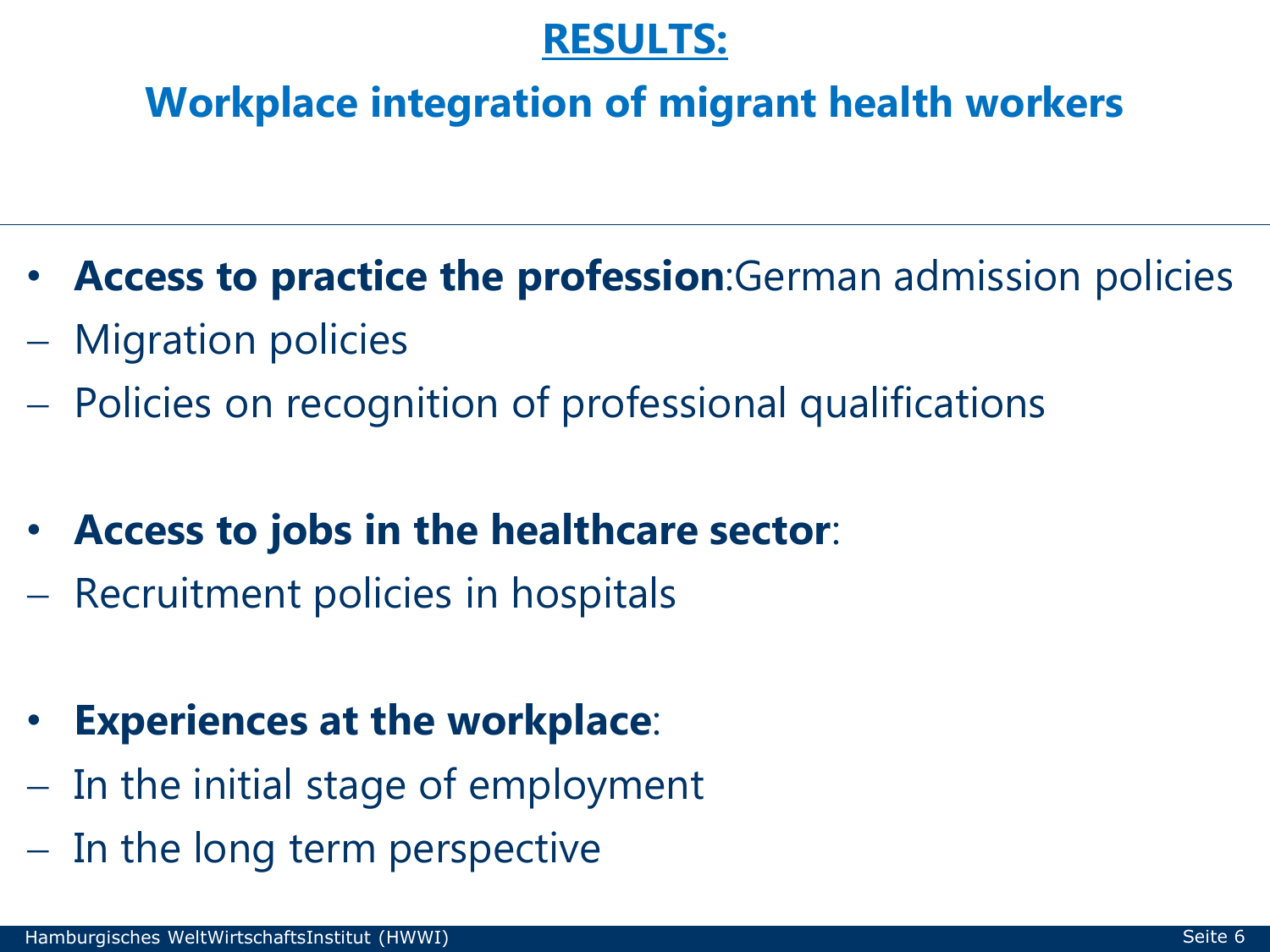#### **Access to practice the profession: German admission policies**

- Improved migration opportunities:
- Blue Card (2012)
- Whitelist with shortage occupations (2013)
- Pilot projects for recruitment abroad (2012, 2013)
- Improved opportunities for recognition of qualifications:
- Recognition law (2012)
- 83 % of all recognized titles by health professionals (2013)

#### • **The German case**:

- Improved access to practice the profession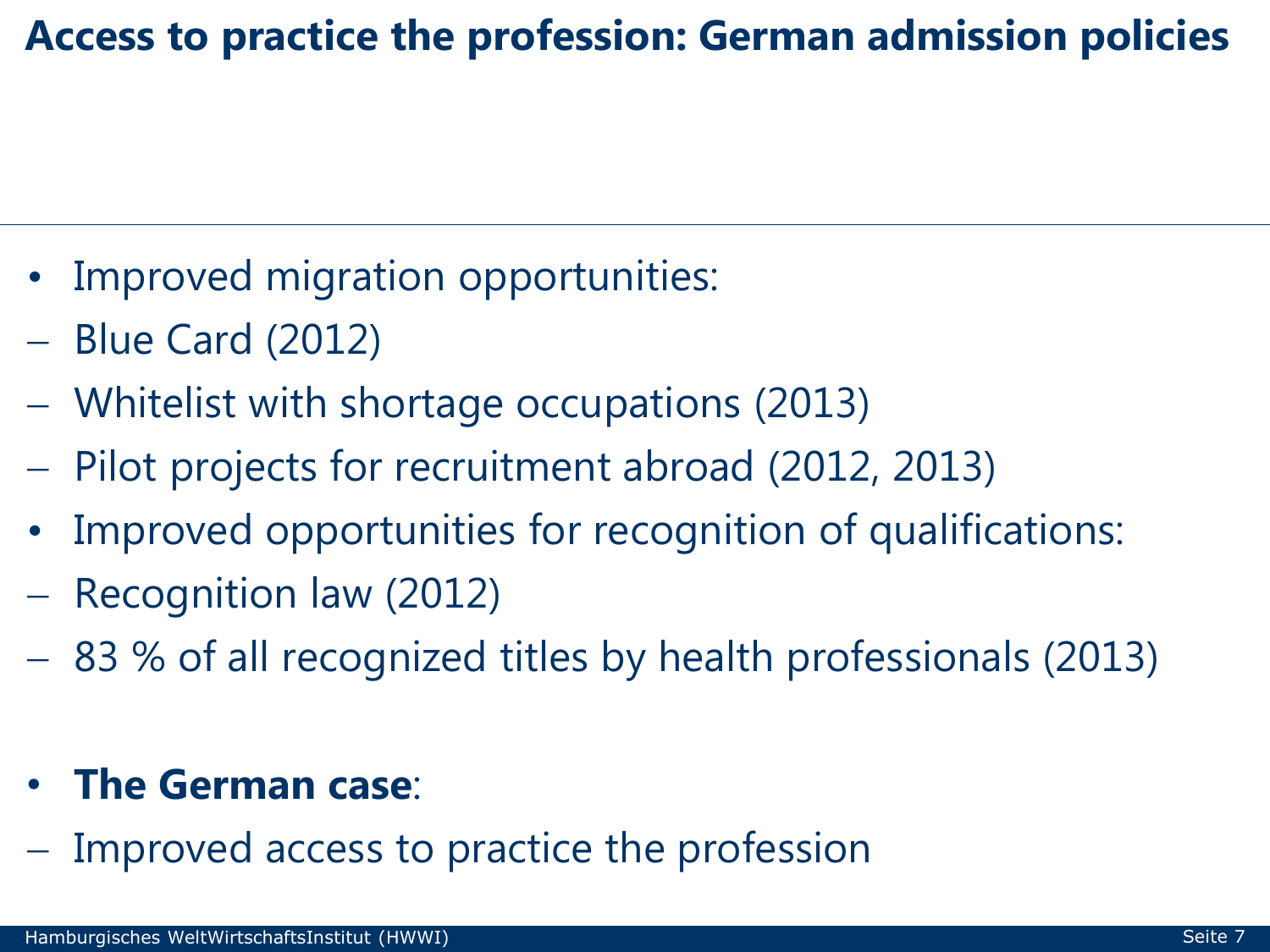## **Access to jobs: recruitment policies in Hamburg hospitals**

## • **The Hamburg experience**:

- No systematic proactive recruitment abroad
- Pilot projects for training in nursing (Italy 2011, Tunisia 2012)
- Bilateral cooperation for exchange of guest doctors and researchers
- Challenges in recruitment: difficulties to assess the skills of foreign-trained applicants

#### • **The German case**:

Access to jobs differs across German regions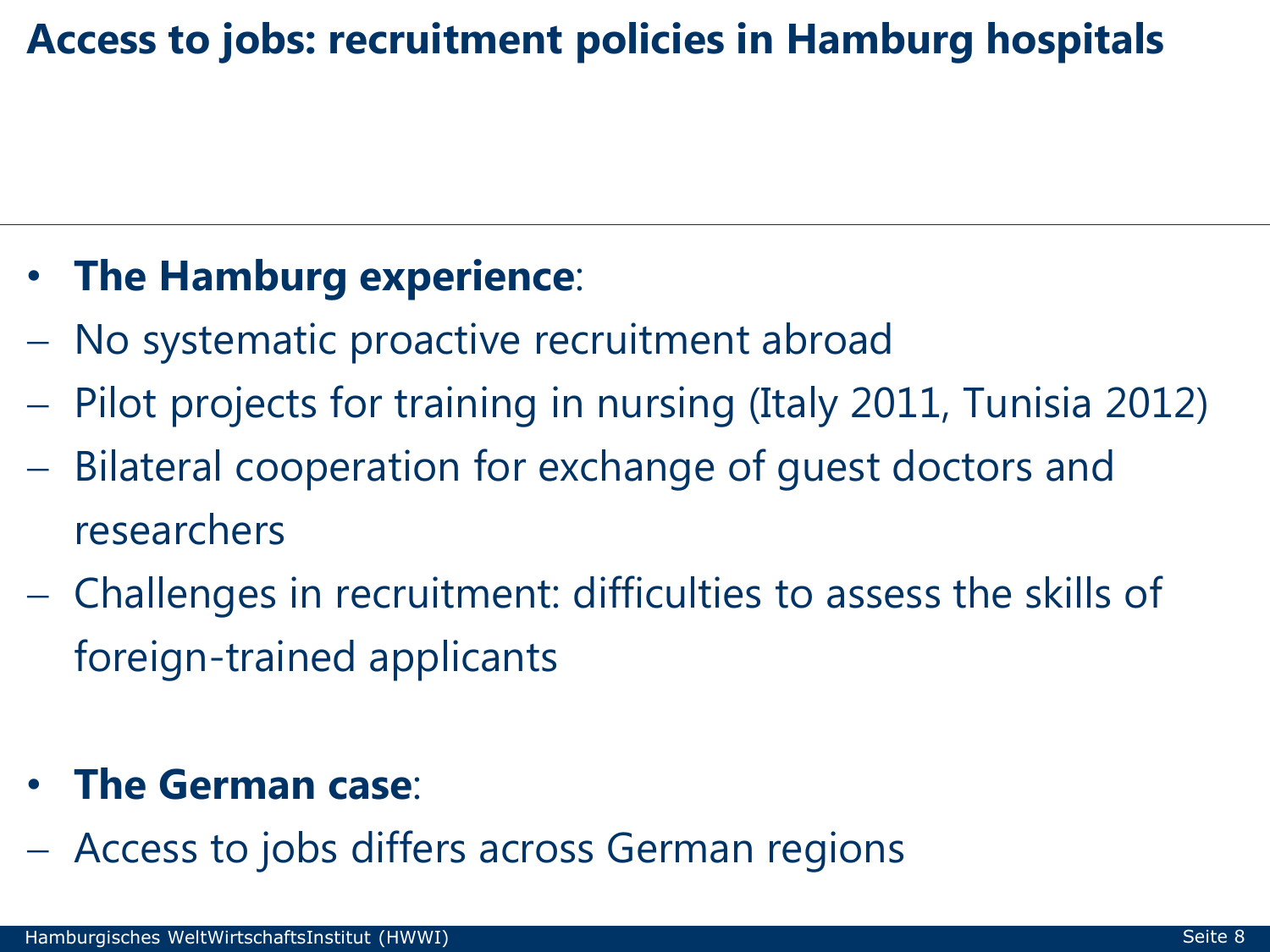## **Experiences at the workplace: initial stage of employment**

#### • **The Hamburg experience**:

- Job-related language skills
- Structured measures for special groups (language training)
- Adaptation to working processes and culture
- Informal support by colleagues, mentoring systems

#### • **The German case:**

 More active support at the beginning of employment needed for better utilization of migrants' skills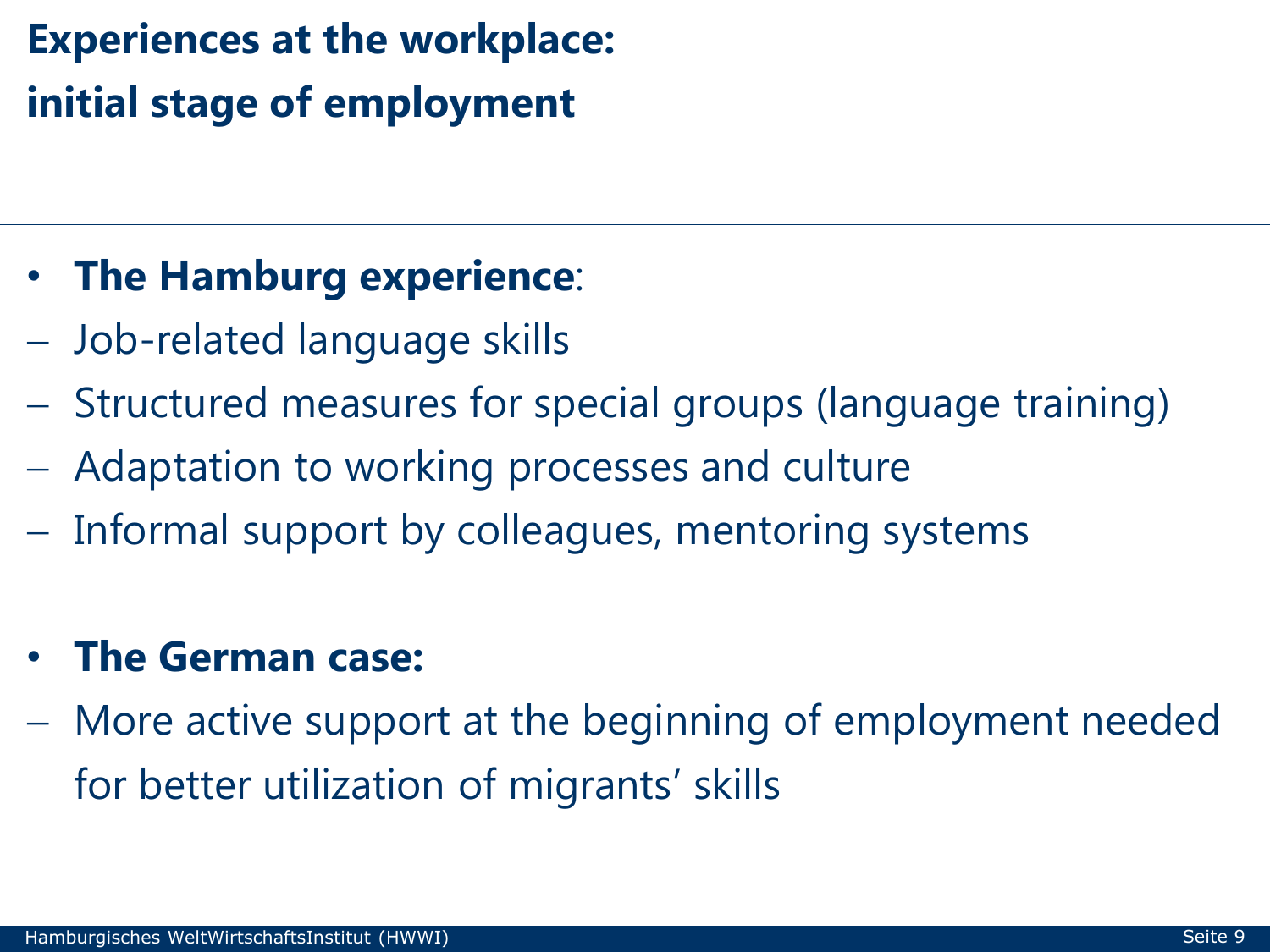## **Experiences at the workplace: long-term experience**

#### • **The Hamburg experience:**

- Relationships at the workplace
- General working conditions and career development opportunities
- Focus on general measures targeting all employees irrespective of origin

#### • **The German case**:

 General measures more relevant than migrant-specific measures for stay in the long run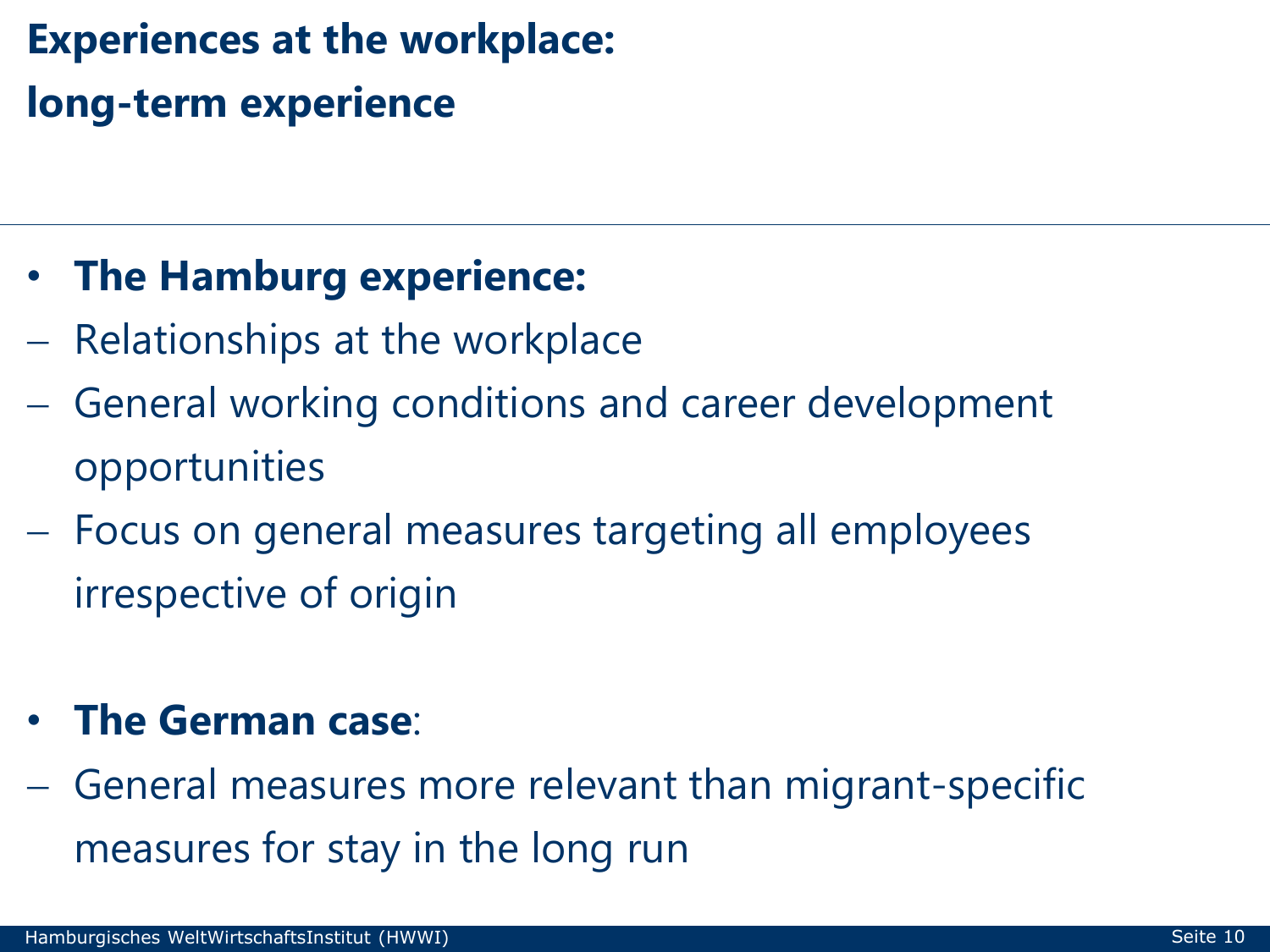#### **Policy recommendations**

#### • **Language training**:

- Multilingual online language-learning platform
- Job-related language courses
- Language facilitators at the workplace
- **Adaptation to a new workplace**:
- Mentors in the first months of employment
- **Good working atmosphere in multicultural teams**:
- Intercultural training for employees, particularly for team leaders
- Awareness campaign in the workplace